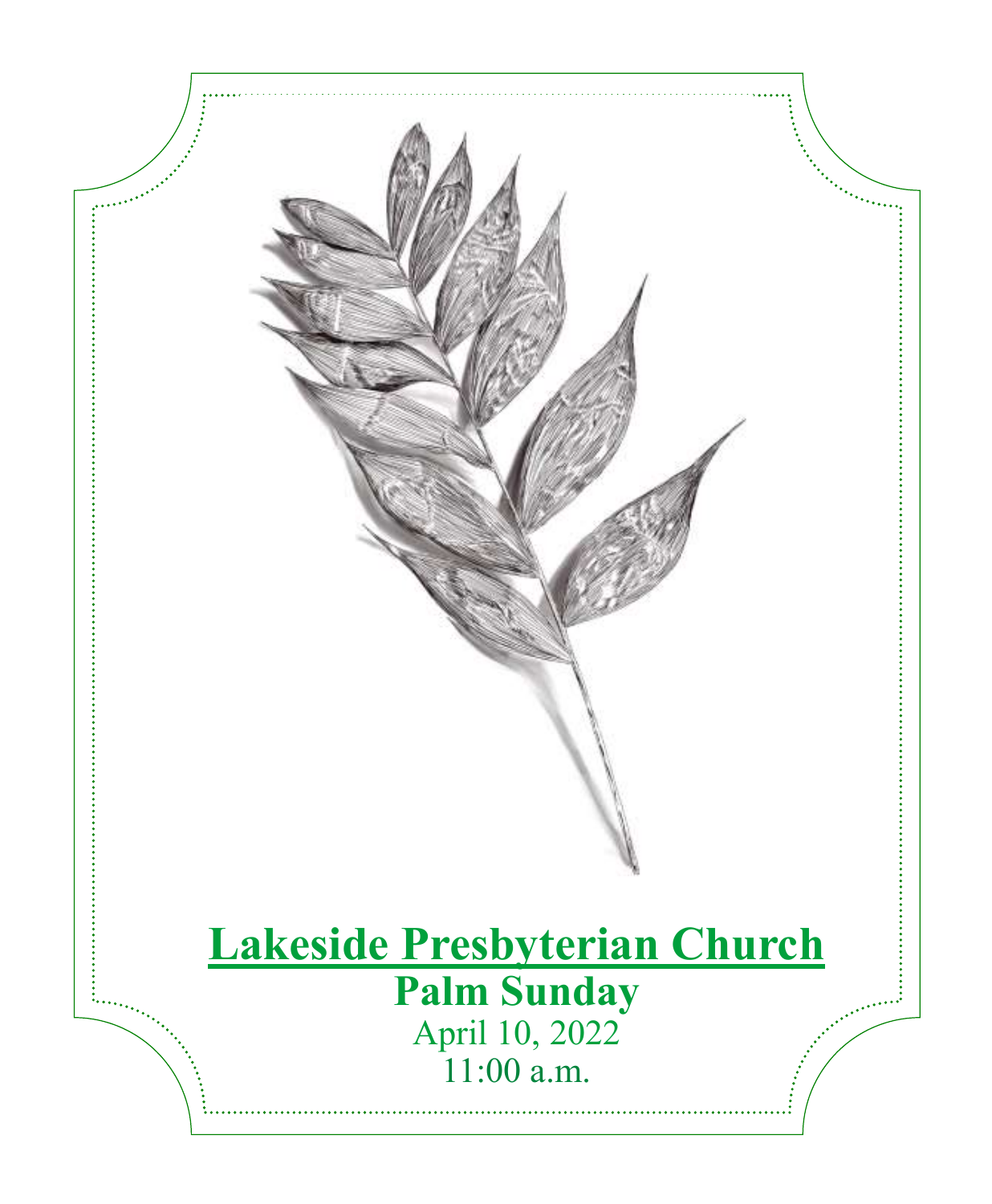# **Lakeside Presbyterian Church Palm Sunday April 10, 2022**

#### **\*CALL TO WORSHIP**

Blessed is the one who comes in the name of the Lord. **Hosanna in the highest!**

**\*GOSPEL PROCLAMATION** Luke 19:28-40 (N.T. p.83)

**\*PROCESSIONAL HYMN #196** *All Glory, Laud, and Honor* VALET WILL ICH DIR GEBEN

(All children are invited to join our processional this morning! They are welcome to line up behind the choir before the service begins or to join the parade as it passes by. We will end the processional with children on the chancel steps for an early Children's Moment. Please note that children who come forward may be visible to our online audiences.)

#### **\*PRAYER OF ADORATION**

**CHILDREN'S MOMENT** The Rev. Nancy Ross-Zimmerman

#### **\*PASSING THE PEACE**

The Peace of Christ be with you. **And also with you.**

#### **WELCOME AND OFFERING INVITATION**

**OFFERTORY** *Benedictus in Bb* C. V. Stanford

*Blessed is he that cometh in the name of the Lord. Hosanna in the highest.*

#### **PRAYER OF DEDICATION**

**\*HYMN #200** *A Cheering, Chanting, Dizzy Crowd* CHRISTIAN LOVE

#### **CALL TO CONFESSION**

#### **PRAYER OF CONFESSION**

**O Lord, who on this day entered the rebellious city that later rejected you, we confess that our wills are as rebellious as Jerusalem's, that our faith is often more show than substance, that our hearts are in need of cleansing. Have mercy on us, Son of David, Savior of our lives. Help us to lay at your feet all that we have and all that we are, trusting you to forgive what is sinful, to heal what is broken, to welcome our praises, and to receive us as your own.**

#### **DECLARATION OF FORGIVENESS**

### **PRAYER FOR ILLUMINATION**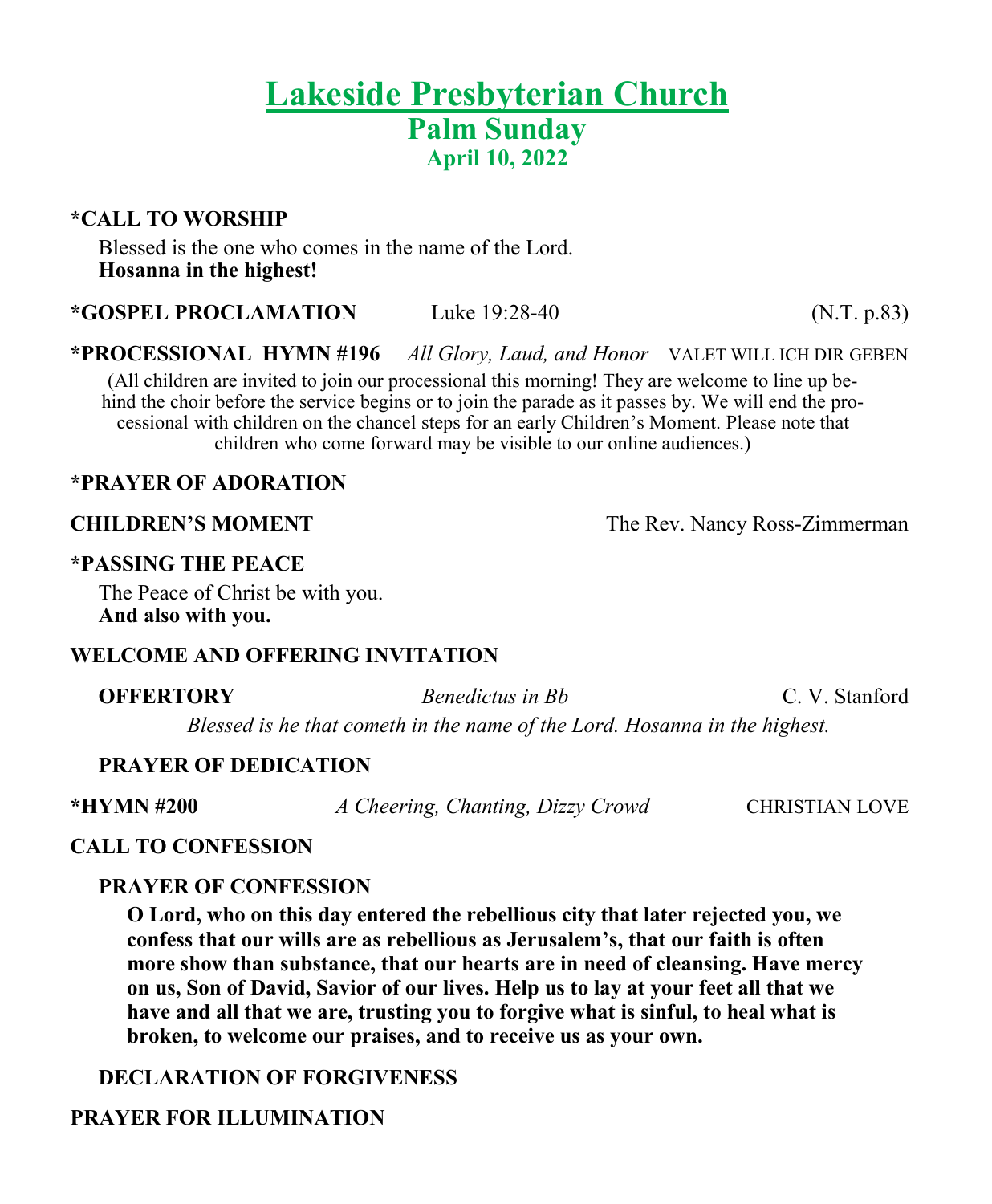#### **PRAYERS OF THE PEOPLE** The Lord be with you. **And also with you.**

Lift up your hearts. **We lift them to the Lord.** Let us give thanks to the Lord our God. **It is right to give our thanks and praise.**

*Grant us thy peace.*

#### **THE LORD'S PRAYER**

**Our Father, who art in heaven, hallowed be thy name. Thy kingdom come, thy will be done, on earth as it is in heaven. Give us this day our daily bread and forgive us our debts as we forgive our debtors, and lead us not into temptation, but deliver us from evil. For thine is the kingdom, the power, and the glory, forever. Amen.**

| *HYMN #209<br>KNOWN               | My Song Is Love Unknown                                                                                                                                                                                                      | <b>LOVE UN-</b> |
|-----------------------------------|------------------------------------------------------------------------------------------------------------------------------------------------------------------------------------------------------------------------------|-----------------|
| <b>CHARGE</b>                     | Luke 22:39-48                                                                                                                                                                                                                | (N.T. p.87)     |
|                                   | (As preparation for the events of this week, we remove the core symbols of our faith. This<br>'stripping of the sanctuary' reminds us of Christ's own loss and sacrifice.)                                                   |                 |
| <b>CHORAL RESPONSE</b><br>Bach    | In This Thy Bitter Passion                                                                                                                                                                                                   | J.S.            |
|                                   | In this thy bitter Passion, Good Shepherd, think of me with thy most sweet compassion,<br>unworthy though I be: beneath thy Cross abiding for ever would I rest, in thy dear<br>love confiding, and with thy presence blest. |                 |
| POSTLUDE                          | <i>Agincourt Hymn</i>                                                                                                                                                                                                        | John Dunstable  |
| *Those who are able, please stand |                                                                                                                                                                                                                              |                 |

*Flowers in the sanctuary are in remembrance of Steve Minium for his birthday.*

Permission to podcast/stream the music in this service obtained from ONE LICENSE with license #A-715941. All rights reserved. Liturgy (including Call to Worship and Confession) by *Sarah Are A Sanctified Art LLC | sanctifiedart.org* Bulletin cover art by Grove Graphics.

#### **EPISTLE READING** Philippians 2:5-11 (N.T. p.197)

For the Word of God in scripture, For the Word of God among us, For the Word of God within us. **Thanks be to God.**

### **SERMON** The Rev. Dr. Louisa W. Umphres

**ANTHEM** *Agnus Dei in Bb* C. V. Stanford *O Lamb of God, that takest away the sins of the world, have mercy upon us.* 

**AMEN** Hymn #599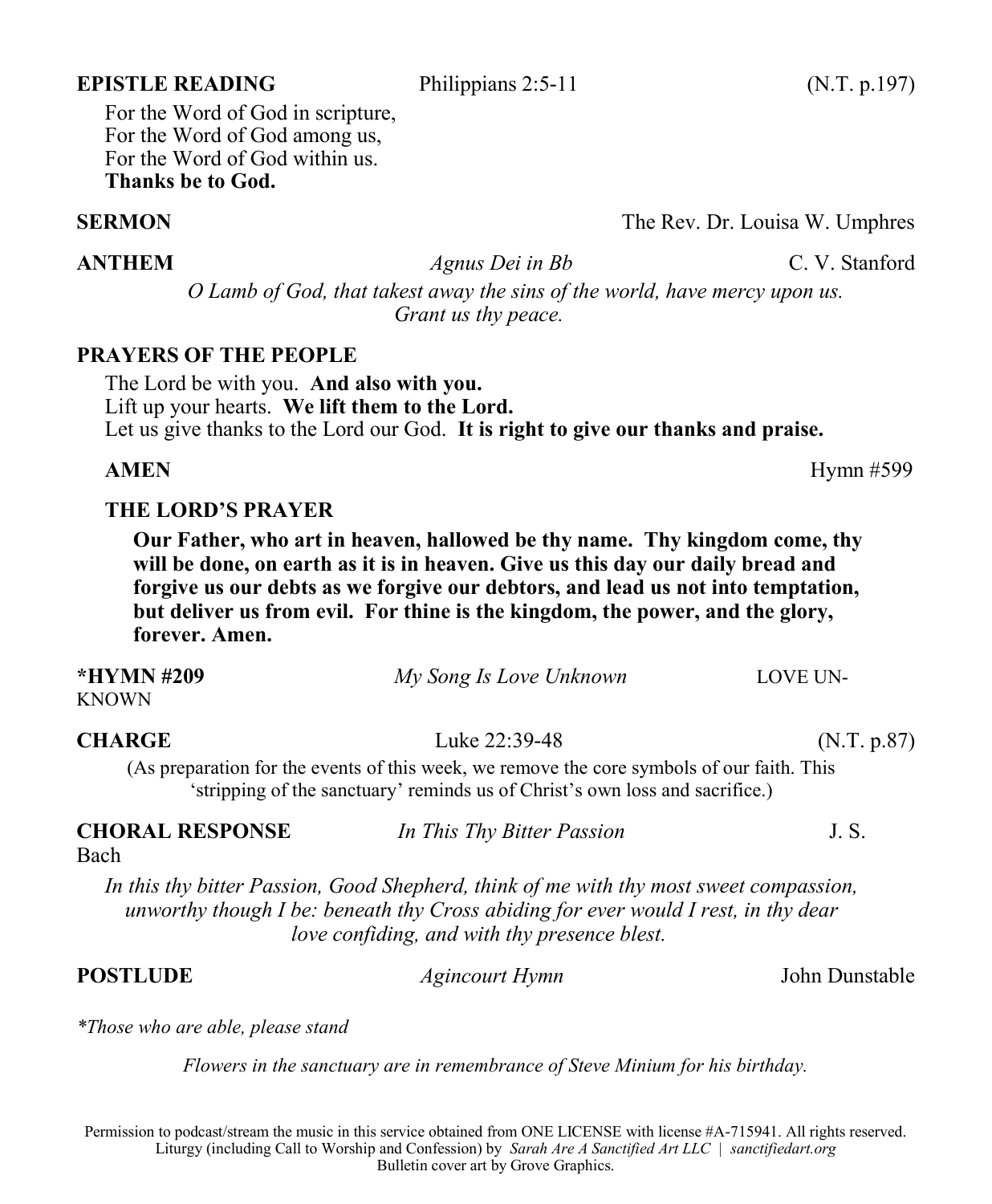# **Holy Week Worship Opportunities at Lakeside**



## *Thursday, April 14th* **6:00 PM Dinner and Worship in-person only**

Join for a unique experience combining dinner, communion worship, and prayer stations. This is an inter-generational evening where we gather at table, eating food Jesus might have eaten while also singing, praying, and telling the story of Je-

sus's final night with his disciples. Bring a little bit of food to share (especially if you have picky little ones).



EASTER SUNDAY

APRIL 17, 2022 **GIBOAN SUNRISE WORSHIP SANCTUARY AND ONLINE** 

## *Friday, April 15th, 2022* **7:00 PM Worship (Biblical Stations of the Cross) in-person and online**

Biblical Stations of the Cross are interspersed with music, art, poetry, and prayer



6:30 AM Sunrise Service, in-person only 9:45 AM Easter Egg Hunt and Coffee Hour 11:00 AM Celebration of the Resurrection, in-person and online



# **Lakeside Presbyterian Church, Inc.**

**Worship · Learn · Serve** 2690 Dixie Highway, Lakeside Park, KY 41017 **Church telephone** 859-341-1963 **Church Office:** Monday through Thursday **10:00 a.m. to 2:00 p.m. www.lakesidechurch.org lakeside@lakesidechurch.org**



News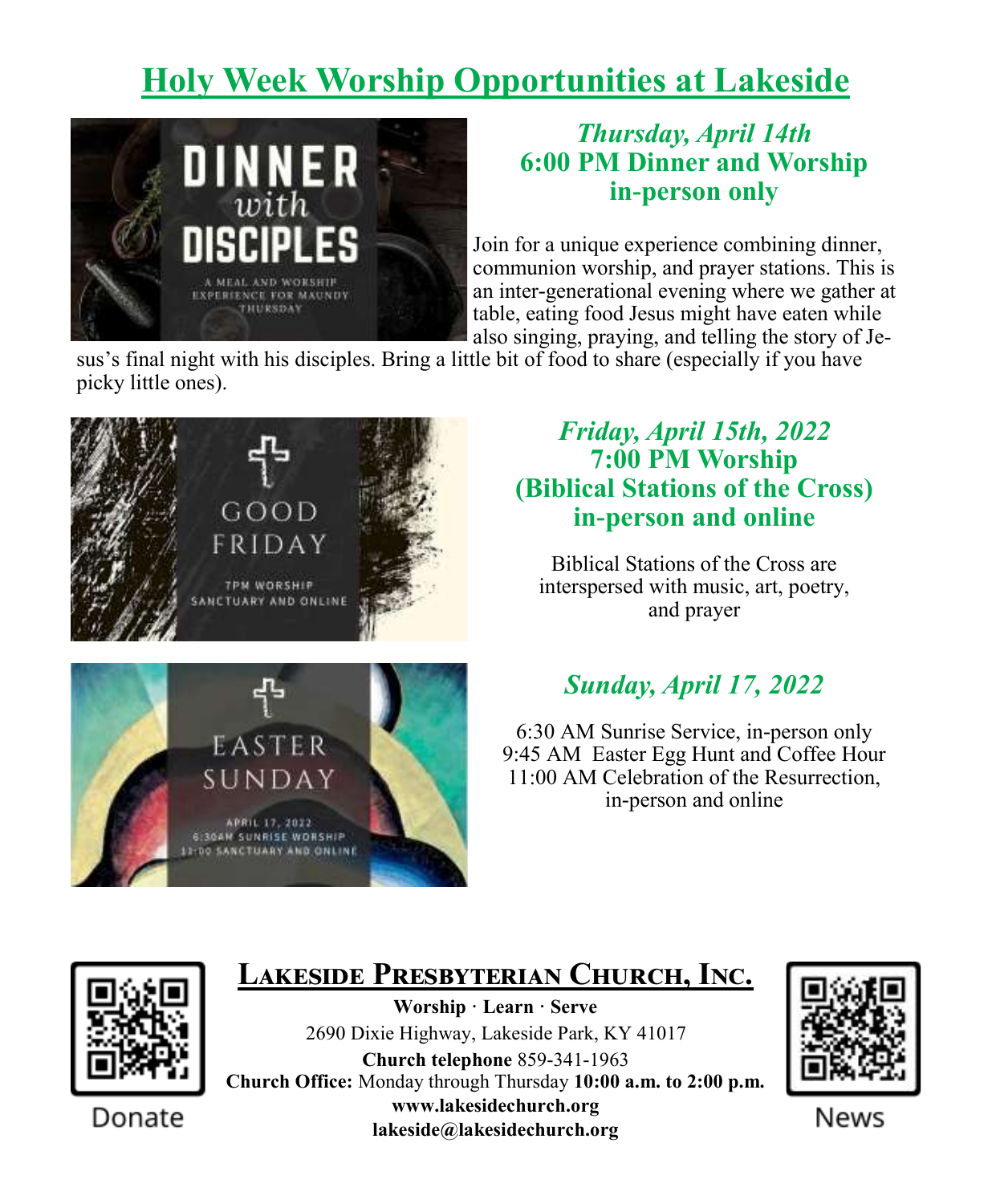

These stanzas for Palm Sunday have been selected and translated from a much longer Latin poem written by a bishop who was the leading theologian in Charlemagne's court. They are sung to a 17th-century German chorale, as adapted for these words in the mid-19th century.

TEXT: Theodulph of Orleans, c. 820; trans. John Mason Neale, 1851, alt. MUSIC: Melchior Teschner, 1614; arr. William Henry Monk, 1861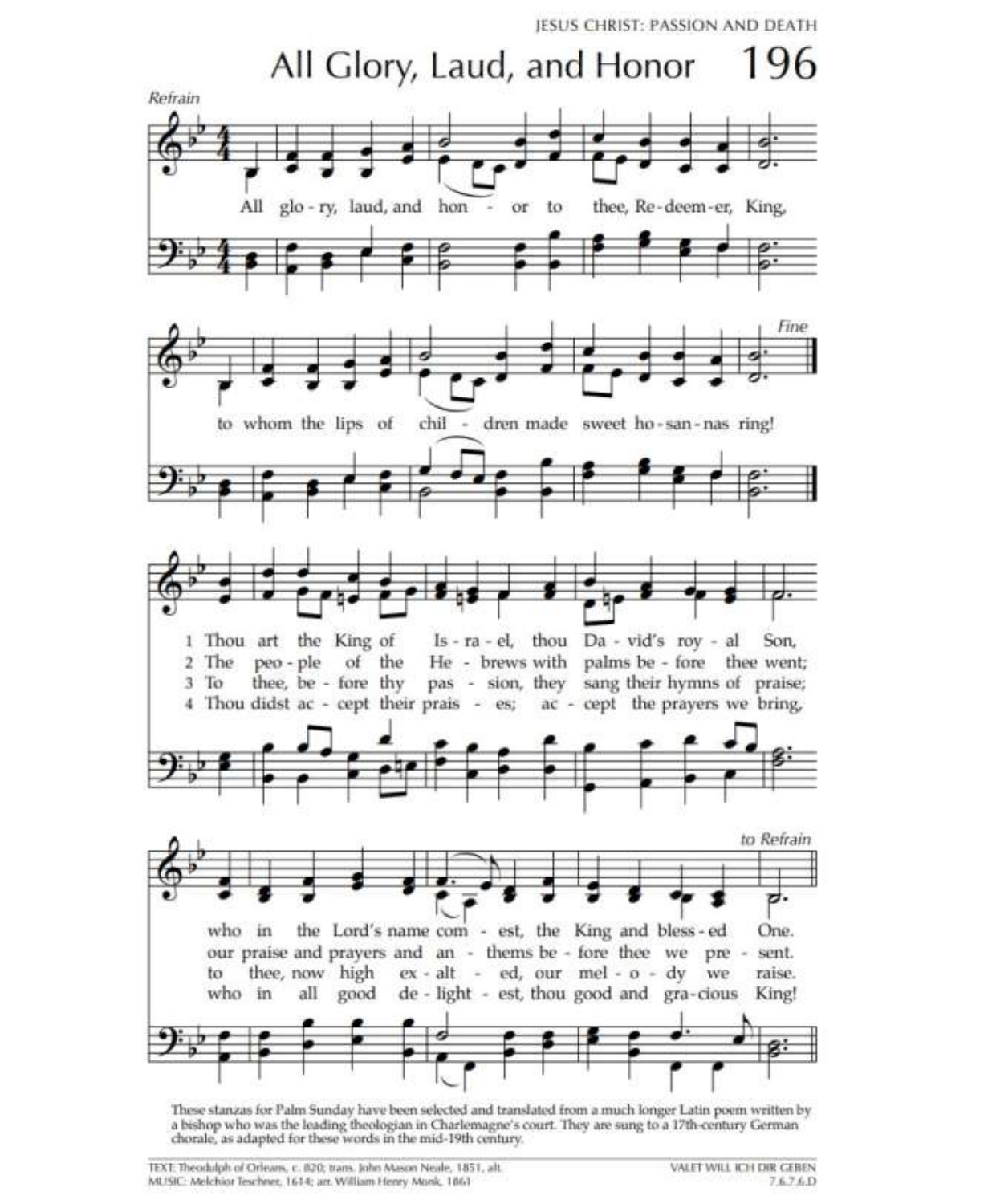

This Palm Sunday hymn recreates the contrasting sounds of Holy Week, moving from the noisy public acclaim of Jesus' entry into Jerusalem to the solitary silence of his body being prepared for burial. It gently reminds us that self-giving is the mark of Christ's true sovereignty.